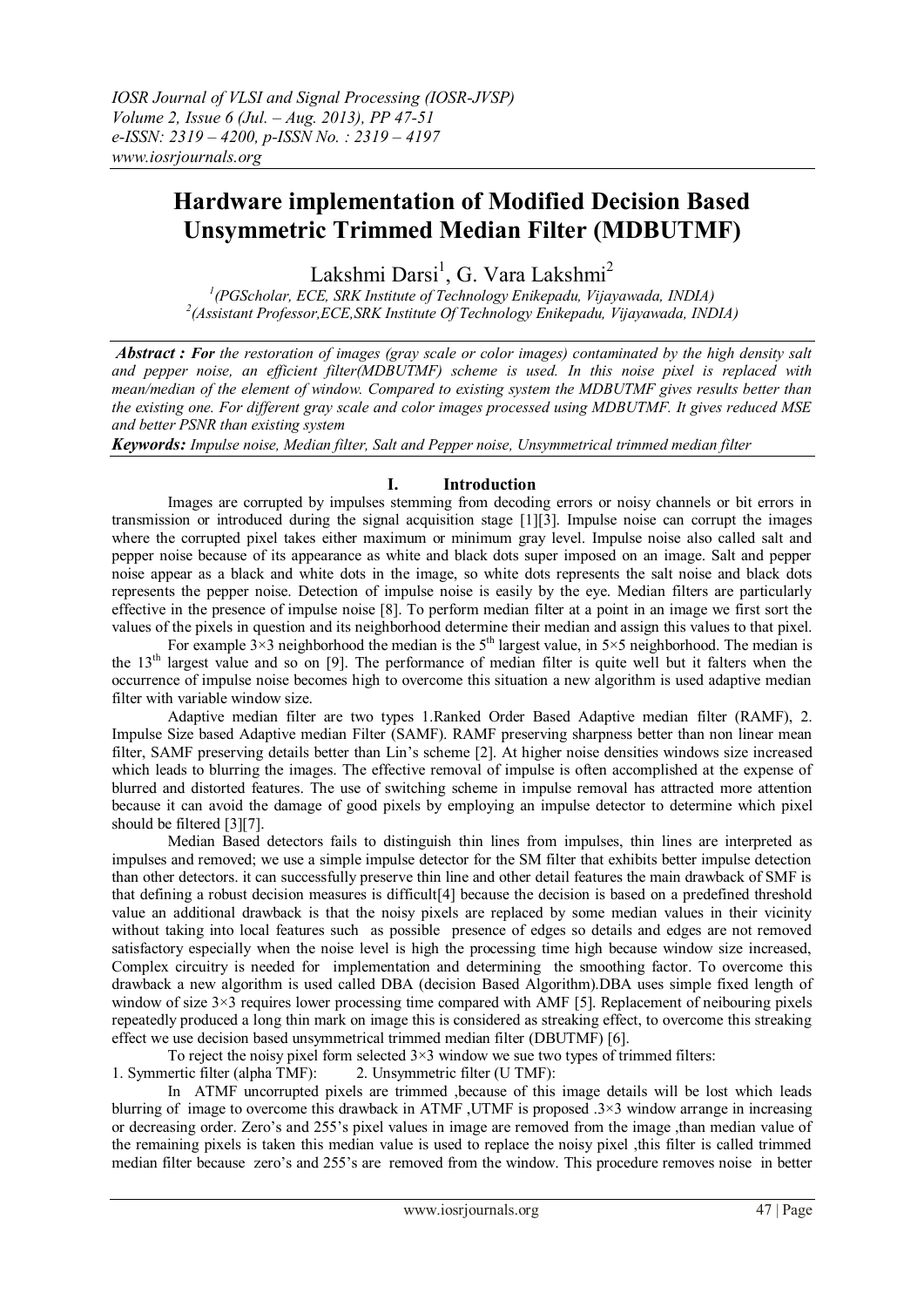way than the ATMF, it doesn't give better results. To remove the drawbacks in DBUTMF, we use a new algorithm MDBUTMF, which gives better signal to noise ratio and reduced mean square error [7].

#### **MDBUTMF**

The proposed modified based unsymmetrical trimmed median filter algorithm processes the corrupted images by first detecting the salt and pepper noise. Processing Pixel is checked whether it is noisy or noisy free pixel, if the processing pixel is lies between maximum and minimum gray level values then it is considered as noise free pixel, it is left unchanged. If the processing pixel takes the maximum or minimum gray level takes minimum or maximum gray level then it is considered as noisy pixel which is processed by MDBUTMF.

## **ALGORITM**

Step 1: Select 2-D window of size  $3 \times 3$ . Assume that the pixel being process is  $C_{ii}$ .

Step 2: If  $0 < C_{ii} < 255$  then the processing pixel Cij is an uncorrupted pixel and its value is left unchanged.

Step 3: If Cij = 0 or Cij = 255 then the processing pixel Cij is corrupted pixel then two cases are possible as given in case i) and ii).

Case i): If the selected window contains all the elements as 0's and 255's. Then replace the processing pixel Cij with the mean of the element of selected window.

Case ii): If the selected window contains not all elements as 0's and 255's. Then eliminate 255's and 0's and find the median value of the remaining elements. Replace the processing pixel Cij with the median value.

Step 4: Repeat steps 1 to 3 until all the pixels in the entire image are processed



Figure 1: Flowchart of MDBUTMF

## **I. Illustration Of MDBUTMF Algorithm**

Each and every pixel of the image is checked for the presence of salt and pepper noise. Different cases are illustrated in this Section. If the processing pixel is noisy and all other pixel values are either 0's or 255's is illustrated in Case i). If the processing pixel is noisy pixel that is 0 or 255 is illustrated in Case ii) If the processing pixel is not noisy pixel and its value lies between 0 and 255 is illustrated in Case iii

*Case i):* If the selected window contains salt/pepper noise as processing pixel (i.e., 255/0 pixel value) and neighboring pixel values contains all pixels that adds salt and pepper noise to the image:

| ſ0  | 255         | 01 |
|-----|-------------|----|
| 255 | $< 255$ $>$ | ٥I |
| Lο  | 255         | ۵I |

Where "255" is processing pixel, i.e.,  $(C_{ii})$ 

Since all the elements surrounding  $(C_{ii})$  are 0's and 255's. If one takes the median value it will be either 0 or 255 which is again noisy. To solve this problem, the mean of the selected window is found and the processing pixel is replaced by the mean value. Here the mean value is 170. Replace the processing pixel by 170.

*Case ii):* If the selected window contains salt or pepper noise as processing pixel (i.e., 255/0 pixel value) and neighboring pixel values contains some pixels that adds salt (i.e., 255 pixel value) and pepper noise to the image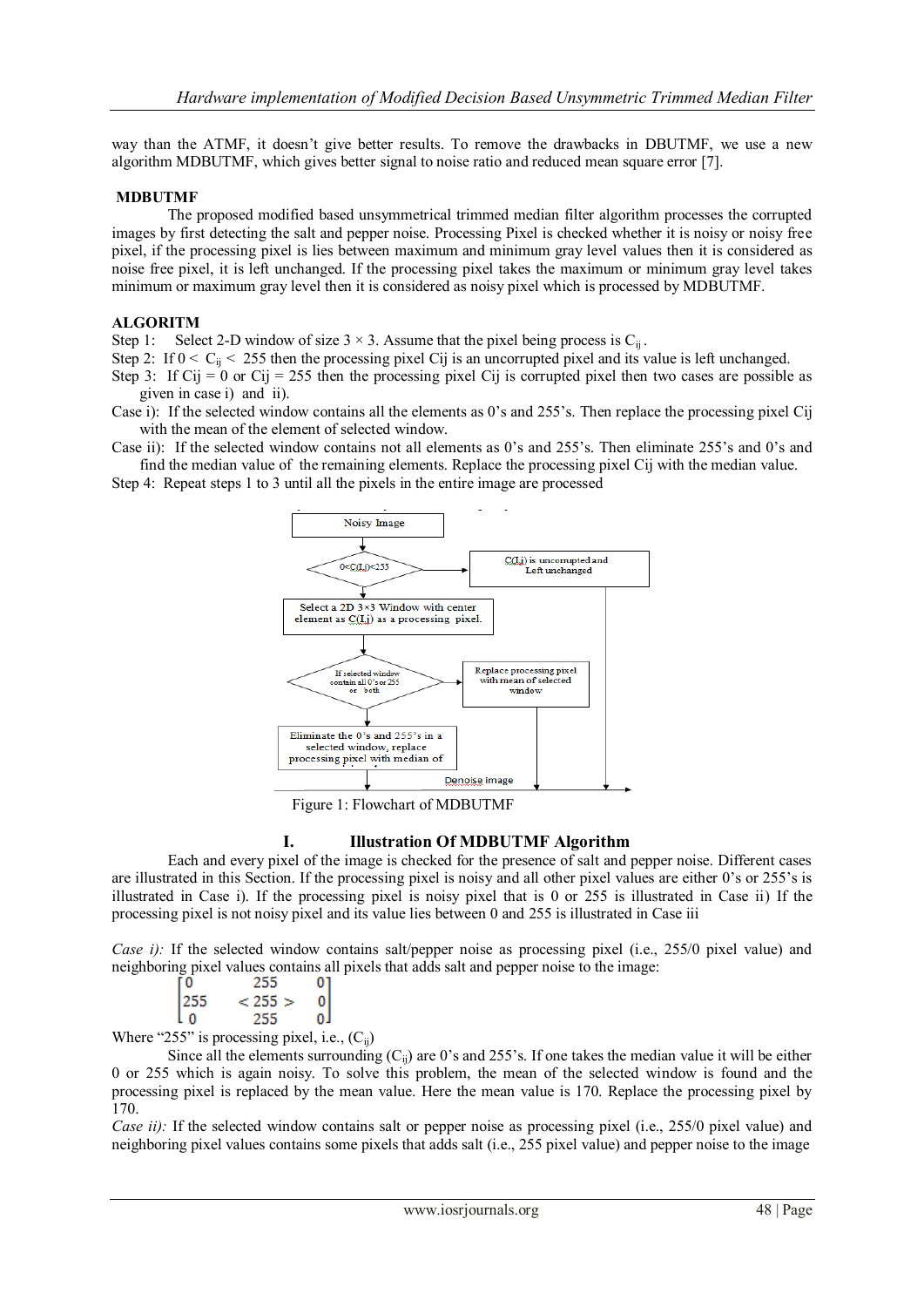| 69                     | 78        | 01                                       |
|------------------------|-----------|------------------------------------------|
| 200                    | $< 255$ > | $\begin{bmatrix} 60 \\ 75 \end{bmatrix}$ |
| $\overline{\text{25}}$ | 90        |                                          |

Where "255" is processing pixel, i.e.,  $(C_{ii})$ .

Now eliminate the salt and pepper noise from the selected window. That is, elimination of 0's and 255's. The 1-D array of the above matrix is [69 78 0 200 255 60 85 90 75]. After elimination of 0's and 255's the pixel values in the selected window will be [60 69 75 78 85 90 200]. Here the median value is 78. Hence replace the processing pixel  $(C_{ii})$  by 78.

*Case iii):* If the selected window contains a noise free pixel as a processing pixel, it does not require further processing. For example, if the processing pixel is 85 then it is noise free pixel

| [70                                                        | 66         | 691             |  |
|------------------------------------------------------------|------------|-----------------|--|
| $\left[\begin{smallmatrix} 90\\45\end{smallmatrix}\right]$ | $< 85$ $>$ | $\frac{55}{65}$ |  |
|                                                            | 85         |                 |  |
|                                                            |            |                 |  |

Where "85" is processing pixel, i.e.,  $(C_{ii})$ . Since "85" is a noise free pixel it does not require further processing.

# **II. Implementation**

The total project plan is divided into four modules.

Module 1: Conversion of the image into a text file format.

Module 2: Custom logic for Algorithm.

Module 3: Tool's Used.

Module 4: Implementation in FPGA.

**Module 1**: The Conversion of the image into a text file format:

Steps in Module 1 to create text/Header File:

- 1. Open MATLAB -> New -> GUI 2.Select Blank GUI and Click OK
- 2. Menu bar appears in the figure it consists of all the required buttons.



Figure: 2 conversion of image into text file.

In this module three buttons are used

- 1. PUSH button is used to browse the required image selection. Right click on Push button  $\&$  go for property inspector and change the string name to "Browse" Right click on M-File editor and code should be written to browse the image, if the selected image is original image code should be written to add the noise and noisy image is selected on the specific path.
- 2. Axes button is used to show the selected image on the GUI.

PUSH button is used to create the header file. Right click on Push button & go for property inspector and change the string name to "Browse". After that right click and select M-File and write the code to create the header file. After creation of the Header file "Header File created successfully" pop-up shown.





Figure 3: Conversion of image to header file Figure 4: Module one output.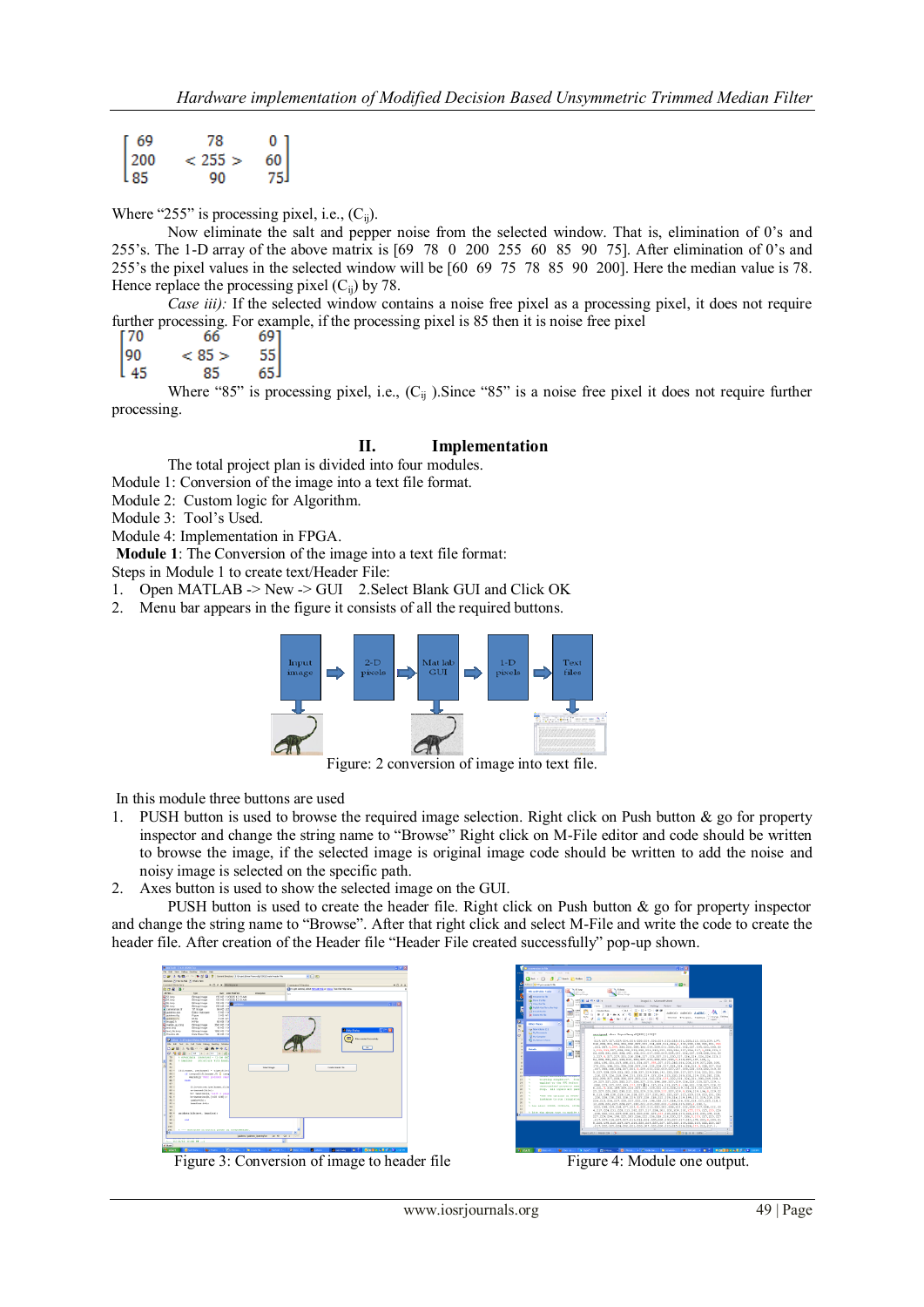## **Module 2: Custom logic**

Logic to remove the salt and pepper noise should be written in "System C" language.

- Main Features are as follows:
- $\triangleright$  Writing software to control the MicroBlaze processor must be done in C/C++ or System C language.
- $\triangleright$  Using System C is the preferred method by most people and is the format that the Xilinx Embedded Development Kit (EDK) software tools expect.
- $\triangleright$  The EDK tools have built in System C compilers to generate the necessary machine code for the MicroBlaze processor. The FPGA / FPGA chip is supported with acomplete set of software and hardware development tools, including Xilinx Embedded Development Kit (EDK) and Xilinx Platform Studio (XPS) tools development software.
- $\triangleright$  This tool is used to create a simple processor system and the process of adding a custom OPB peripheral (an 32-bit adder circuit) to that processor system by using the Import Peripheral Wizard.

#### **Module 3: Tool's Used Device**  FPGA Spartan3 XC3S200 **Software** Xilinx ISE 8.1i Xilinx Platform Studio Visual Basic Matlab **Language used** System C



Figure 5: Implementation in SPARTAN 3 FPGA Architecture

## **Configuration**

- MHS- microprocessor hardware specifications.
- MSS- microprocessor Software specifications.
- UCF user constraints file.
- Linker script.

# **III. Results** Output of Restored Image is shown as below **COLAREA**

Figure 6: Output of Restored Image